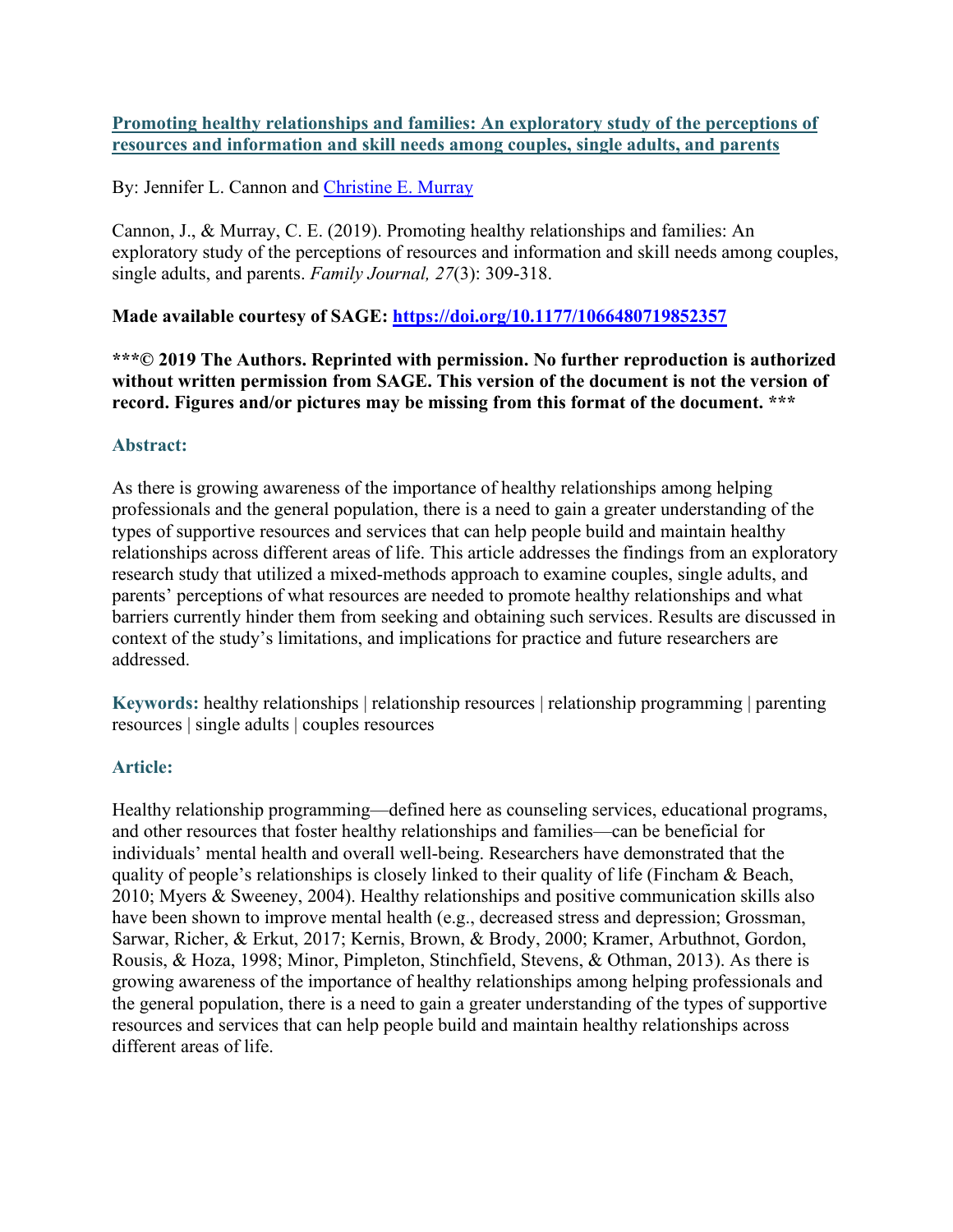People may utilize a range of resources and supportive services in order to build healthier relationships. These resources may include "low-touch" options, such as self-help books and online articles and blog posts, as well as more "high-touch" resources, such as face-to-face or online educational programs and individual, couple, or family counseling. Different types of resources may be more appropriate and relevant for certain types of relationships. For example, services like counseling have traditionally been focused on couples and families, and parent education programs are often available to help parents learn skills like discipline and parent– child communication. Other types of relationships, such as workplace relationships and friendships, are less frequently the focus of formal interventions, but people may seek guidance for these relationships through online articles or even through informal approaches, like talking over their concerns with a friend or family member.

The U.S. National Institute of Mental Health (NIMH, 2016) report that almost 45 million Americans experience a mental health issue each year, and less than half of those affected by mental health concerns actually seek services to improve their mental health and well-being. Help seeking for relationship concerns also appears to be low. For example, research by Dr. John Gottman suggests that the typical couple waits an average of 6 years from the time they begin experiencing problems before they seek couples counseling (Gaspard, 2015). In order for professionals and organizations to effectively promote healthy relationships and families in communities, it is important to gain a deeper understanding of the types of resources and services that community members need to build healthier relationships, as well as identify potential barriers that may prevent people from being able to access those resources and services. To that end, the purpose of the current study was to conduct a survey to learn about community members' perceptions of various relationship-building resources and how they would make decisions about seeking support from these resources. Following a literature review on the importance of healthy relationships for healthy lives and communities, this article will present the findings of this survey and discuss the implications of the findings for community-based healthy relationship-promoting programming.

## **Healthy Relationships: A Foundation for Healthy Lives and Communities**

Positive interpersonal relationships and social support, along with other adaptive coping skills (e.g., self-care, stress management, mindfulness), impact individuals' mental health and overall well-being (Caldwell & Shaver, 2013; Davis, Morris, & Drake, 2016; Hattie, Myers, & Sweeney, 2004; Minor et al., 2013). Healthy relationships also impact individuals' mental health and wellbeing. Although definitions for "healthy relationships" may vary, according to the Guilford County Healthy Relationships Initiative (2017), which hosted the current study, "the core of healthy relationships is built on respect, trust, safety, acceptance, freedom of choice, positive communication and conflict management, and fun…[E]ven healthy relationships encounter challenges and conflicts. In healthy relationships, these challenges become opportunities for growth and learning" (p. 90). It is beyond the scope of this article to provide a comprehensive review of the vast body of research literature documenting the importance of healthy relationships in peoples' lives, but a few key findings will be highlighted to illustrate some of the ways that healthy relationships contribute to a positive quality of life and healthy communities.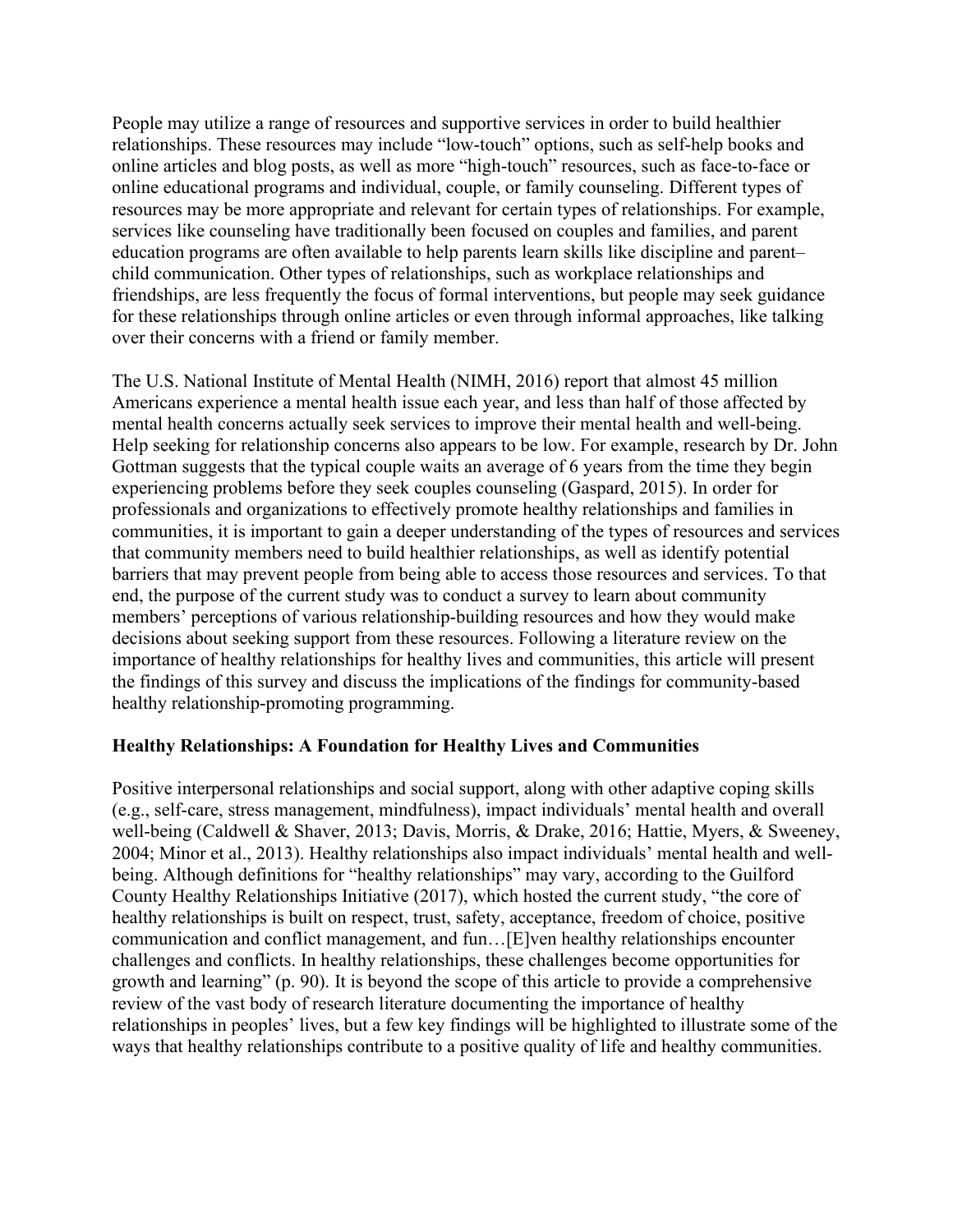One way that healthy relationships and positive social support contribute to mental health and well-being is by serving as a buffer to stress from challenging life experiences (Falconier, Nussbeck, Bodenmann, Schneider, & Bradbury, 2015). For example, healthy support systems can decrease the risk of health issues (Minor et al., 2013; Rybak, 2013), and supportive couple relationships can reduce signs of depression and contribute to positive mental health (Thomas, 2016). Cross-cultural research shows that positive couple and family relationships are satisfying for individuals from various cultural backgrounds (Sharlin, Kaslow, & Hammerschmidt, 2000). Thus, there appear to be important links between individual well-being and the quality of intimate relationships (Fincham & Beach, 2010), and these links appear to be found across different cultural groups.

Similar to the positive effects of social support for individuals and their partners, positive parent– child relationships also are important. Researchers have shown that parent–child relationships that utilize skills such as clear communication have been linked to less child conflict (Kramer et al., 1998), higher levels of self-esteem (Kernis et al., 2000), and more positive communication regarding sexuality (Grossman et al., 2017), while lack of parent–child communication has been linked to behavioral and emotional issues (Ackard, Neumark-Sztainer, Story, & Perry, 2006) among other things. Having services or programs readily available that teach skills such as communication may promote healthier relationships in families.

Researchers document that positive parent–child communication can lead to more positive outcomes for children and adolescents (Grossman et al., 2017; Kernis et al., 2000; Kramer et al., 1998) as well as shows that positive coping skills and communication skills can lead to improved intra- and interpersonal relationships (Algoe, Gable, & Maisel, 2010; Fatima & Ajmal, 2012; Fincham & Beach, 2007; Fincham, Beach, & Davila, 2004; Gottman & Gottman, 2008; Kornfield, 2008; Luskin, 2003; Lyubomirsky, King, & Diener, 2005; Fredrickson, 2009). However, Johnson (2011) pointed out that established relationship programs appear to be also underutilized. In addition to the underutilization of relationship programs, there appears to be a dearth in the literature pertaining to how individuals perceive and access mental health and relationship-related resources that may improve their well-being (e.g., mental health, relationships). Despite the underutilization of relationship programs, there appears to be positive benefits that can be obtained through the development of knowledge and skills that foster healthy relationships, such as through counseling and educational programs.

## **Evidence for the Value of Developing Relationship Knowledge and Skills to Promote Healthy Relationships**

Over the years, researchers have shown the importance of various relationship skills commonly taught within counseling sessions and educational programs. These skills have been linked to improved relationship satisfaction and overall mental health (Driver & Gottman, 2004; Fredrickson, 2009; Gottman, 2007; Rehman & Holtzworth-Munroe, 2007; Robinson & Price, 1980; Sharlin et al., 2000).

Effective Relationship Skills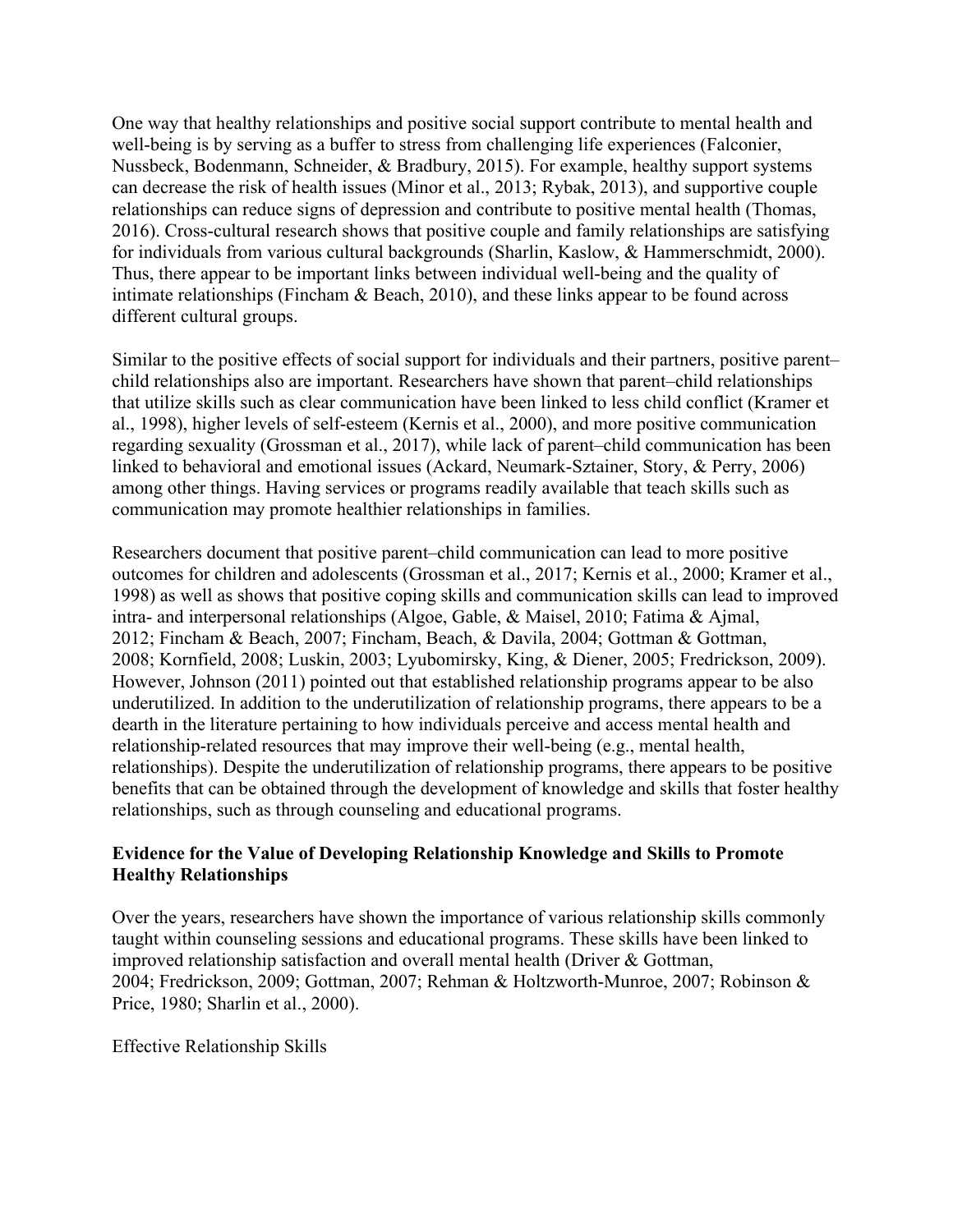Skills, such as effective communication and the expression of positive emotions and sentiments such as appreciation, gratitude, and admiration, appear to be vital to relationship satisfaction (Fredrickson, 2009; Gottman, 2007; Rehman & Holtzworth-Munroe, 2007; Robinson & Price, 1980; Sharlin et al., 2000). Additionally, Demir (2008) found that emotional security and companionship were the strongest features of romantic relationships that predicted happiness during emerging adulthood. Another relationship skill that appears to have a positive impact on relationship satisfaction is "turning towards" (Driver & Gottman, 2004). Driver and Gottman (2004) describe the concept of "turning towards" as the process of alternating "bids and turns" for positive attention and reciprocity of affection between partners—a process which ultimately leads to positive balances in the couple's "emotional bank account." According to Driver and Gottman, when the emotional bank account is full, couples are less likely to experience the detrimental impacts of conflict, stress, and other life hardships. Additional research studies have been conducted that confirm Driver and Gottman's concept of "turning towards" with findings that suggest specific behaviors such as *approach*-oriented behaviors, "associated with a desire for future relationship incentives and rewards" (Strachman & Gable, 2006, p. 118), and *capitalization*, "telling others about positive events in one's life" (Gable, Reis, Impett, & Asher, 2004, p. 229), lead to greater happiness and satisfaction in relationships (Gable et al., 2004; Strachman & Gable, 2006).

In conjunction with the spirit of "turning towards," couples who possess a positive perspective, especially when confronted with challenging situations and experiences, tend to maintain higher levels of relationship satisfaction and happiness. Namely, Gottman (1999, 2007) described several specific behaviors as characteristic of the positive perspective in relationships—positive sense of humor, positive sentiment override, and softened start-up—behaviors that are essential to relationship satisfaction. Regarding positive sense of humor, researchers suggest that infusing humor in stressful situations has mutual benefits for both partners in the relationship (Fredrickson, 2009; Lyubomirsky, 2007), such as greater sense of intimacy and closeness (Gottman & Silver, 2000). In a study on the spontaneous attributions in happy and unhappy dating relationships, Grigg, Fletcher, and Fitness (1989) found that individuals in happy relationships have a more positive attribution level to their partner's behavior, whether positive or negative, and associate their partner's behavior with true internal characteristics that are grounded in their love for their partner not just short-term or situational contexts that only apply in the moment.

Although no relationship is immune from conflict, partners who have learned to control their emotional reactivity, even in distressful situations, appear to be happier (Gottman, 1995). Fredrickson (2009) found that individuals in healthy relationships react less intensely to negative situations and are able to return to a positive emotional state more quickly than those in unhealthy relationships. Furthermore, Gottman (1999) found that happy couples approach conflict in a calmer fashion, utilize humor, diffuse strains in the relationships at low negativity levels, and avoid the four horsemen (i.e., criticism, defensiveness, contempt, and stonewalling), all of which are relationship skills which can be taught to individuals and couples in an effort to increase their intra- and interpersonal satisfaction. Additionally, Levitt et al. (2006) found the category of "maintaining ease: communicating acceptance and respect" was a vital component to relationship success—denoting behaviors such as an "ease in togetherness," "conflict resolution and acceptance of other," "deep levels of communication increases intimacy," and "respectful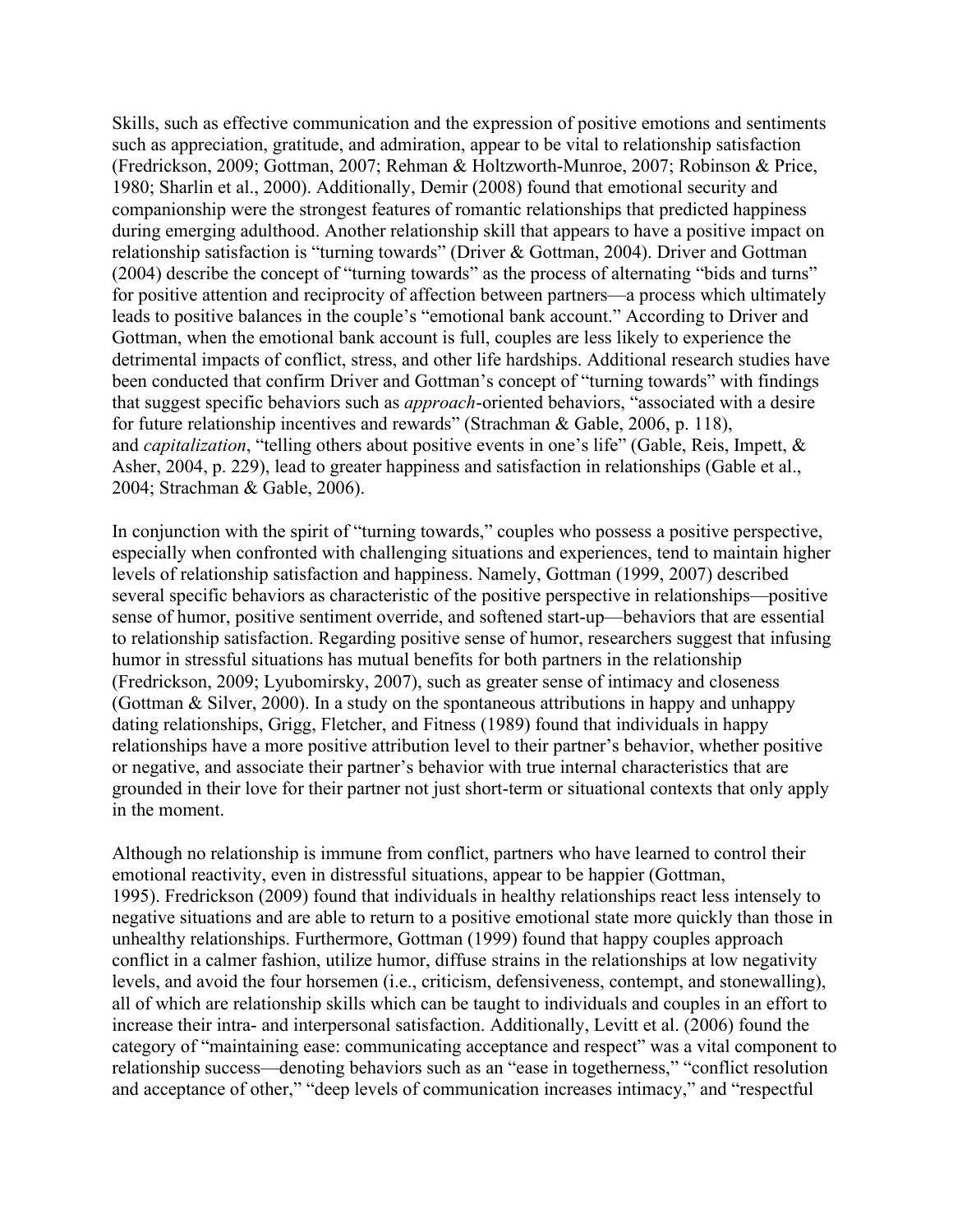cooperation when working together" as key behaviors to overall relationship satisfaction. Similarly, Fatima and Ajmal (2012) found that "spouse temperament," "communication," and "compromises" were key factors to sustaining happiness in marital relationships.

Other relationship skills that can be taught throughout counseling and educational programs that can improve relationship satisfaction are forgiveness and gratitude. Researchers found that the ability to seek and offer forgiveness and express gratitude are essential components of maintaining happiness in relationships, especially over long periods of time, as hurt and pain are inevitable parts of life and relationships (Algoe et al., 2010; Fatima & Ajmal, 2012; Fincham & Beach, 2007; Fincham et al., 2004; Kornfield, 2008; Luskin, 2003). Additionally, empathic attunement, or the ability of one partner to put themselves in the other partners' shoes without defensiveness, judgment, or blame, significantly increases relationship safety and helps regulate negative emotions, both individually and interpersonally, through positive limbic resonance (Hanson & Mendius, 2009).

Overall, there is a plethora of research available that indicates relationship skills can improve both intra- and interpersonal relationships and have a positive impact on mental health (e.g., Driver & Gottman, 2004; Fredrickson, 2009; Gottman, 2007; Rehman & Holtzworth-Munroe, 2007; Robinson & Price, 1980; Sharlin et al., 2000). At the same time, researchers also suggest that healthy relationship programming is underutilized (Johnson, 2011). In order to begin to identify opportunities for making these sort of programs and resources more readily available and accessible, the current study was designed to offer an exploratory analysis of the factors that people in three different relationship categories (i.e., adults in couple relationships, single adults, and parents) consider when making decisions about whether to engage in relationship-related resources (e.g., counseling, educational programing) as well as to identify potential needs they may seek to address through these resources.

#### **Method**

This exploratory study was part of a larger community needs assessment conducted during the planning phases of a community-based initiative to promote healthy relationships. One aspect of this community needs assessment involved an exploratory study to identify the perceptions of three groups of community members (i.e., adults in couple relationships, single adults, and parents) with respect to their needs to a variety of resources and services that they may seek to address relationship concerns in their lives. The main types of resources addressed in this study were counseling and relationship/family education programming. The study involved an electronic survey that included both qualitative and quantitative items. Although the three categories of adults in couple relationships, single adults, and parents will be described separately below, it is important to note that there was some overlap among the groups, specifically related to people who were parents who were also either single or in couple relationships. For each subpopulation, the following research questions were explored: (a) What are this group's perceptions of the most common barriers to achieving healthy relationships? (b) What timing, delivery format (i.e., online vs. face-to-face), and financial costs would group members prefer for healthy relationship programming? (c) What factors are most influential on this group's choices about whether and which services (e.g., counseling or an educational program) to seek if they were facing a relationship problem? and (d) What skills or information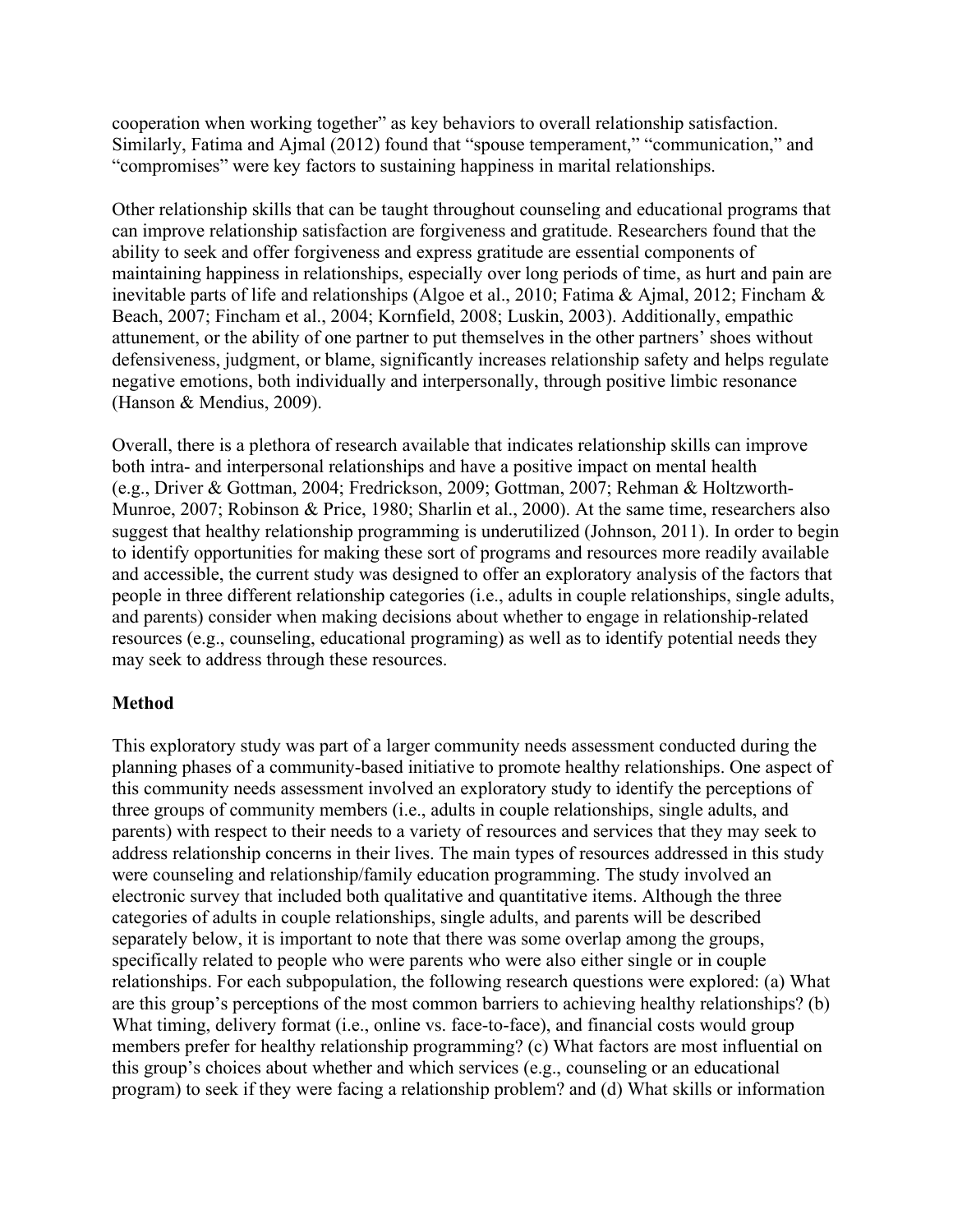would be most useful to support members of this group in achieving healthy relationships? In addition, each subpopulation was asked to rate their agreement with a series of populationspecific questions that can inform their needs in healthy relationship programming, and these will be described for each group below.

#### Participants

Participants were recruited electronically (i.e., via e-mail and social media postings) as well as through a press release that was distributed through local media in a single county in a state in the southeastern United States. As an incentive for participation, participants had the opportunity to enter a drawing for one of two US\$100 store gift cards after they completed the survey. Because the survey was anonymous (i.e., it did not collect any identifying information), participants' drawing entries were entered on a form that was separate from their survey responses.

*Demographics.* The total sample included 88 participants. This included 47 participants who identified as currently being involved in an intimate/romantic couple relationship, 14 participants who identified as single, and 35 participants who were the parent or guardian of any children. Among the 35 parents in the study, 29 indicated that they were involved in a current couple relationship, and 6 indicated that they were single.

Based on the demographic data provided, the following characteristics describe the total sample. Of the 88 participants, 55 identified as female, 8 identified as male, 1 identified as transgender, and 29 did not share their gender. Regarding ethnicity, majority of the participants identified as Caucasian/White  $(N = 51)$ , followed by African American/Black  $(N = 3)$ , African American/Black and Caucasian/White (*N* = 2), Caucasian/White and Native American (*N* = 2), African American/Black and Native American (*N* = 1), Caucasian/White and other (*N* = 1), and 28 participants chose not to answer this question pertaining to their ethnicity. When asked about their sexual orientation, the majority of participants identified as heterosexual  $(N = 50)$ , while others identified as bisexual ( $N = 5$ ), gay ( $N = 1$ ), lesbian ( $N = 1$ ), other ( $N = 1$ ), and 29 chose not to answer. Regarding participants' household income, 17 participants selected the income range US\$60,000–\$100,000, 15 selected the income range over US\$100,000, 12 selected the income range under US\$30,000, 9 selected the income range US\$30,000–\$59,000, and 18 participants did not answer this question pertaining to their household income range.

#### Procedures

A new study-specific survey instrument was developed by the researchers to be used for this study. It included a demographic questionnaire, along with a series of quantitative and qualitative questions assessing a variety of aspects of participants' perspectives of healthy relationship programming. Skip logic on the electronic survey platform (i.e., Qualtrics 2016) was used so that participants were only shown sections of the survey that were relevant to them (i.e., only single adults were presented the section for singles, and likewise for the sections for people in couple relationships and those who are parents). The initial draft of the survey instrument was developed based on existing research on relationship-focused programs and services as well as to reflect the areas of focus for the broader community needs assessment for which this study was a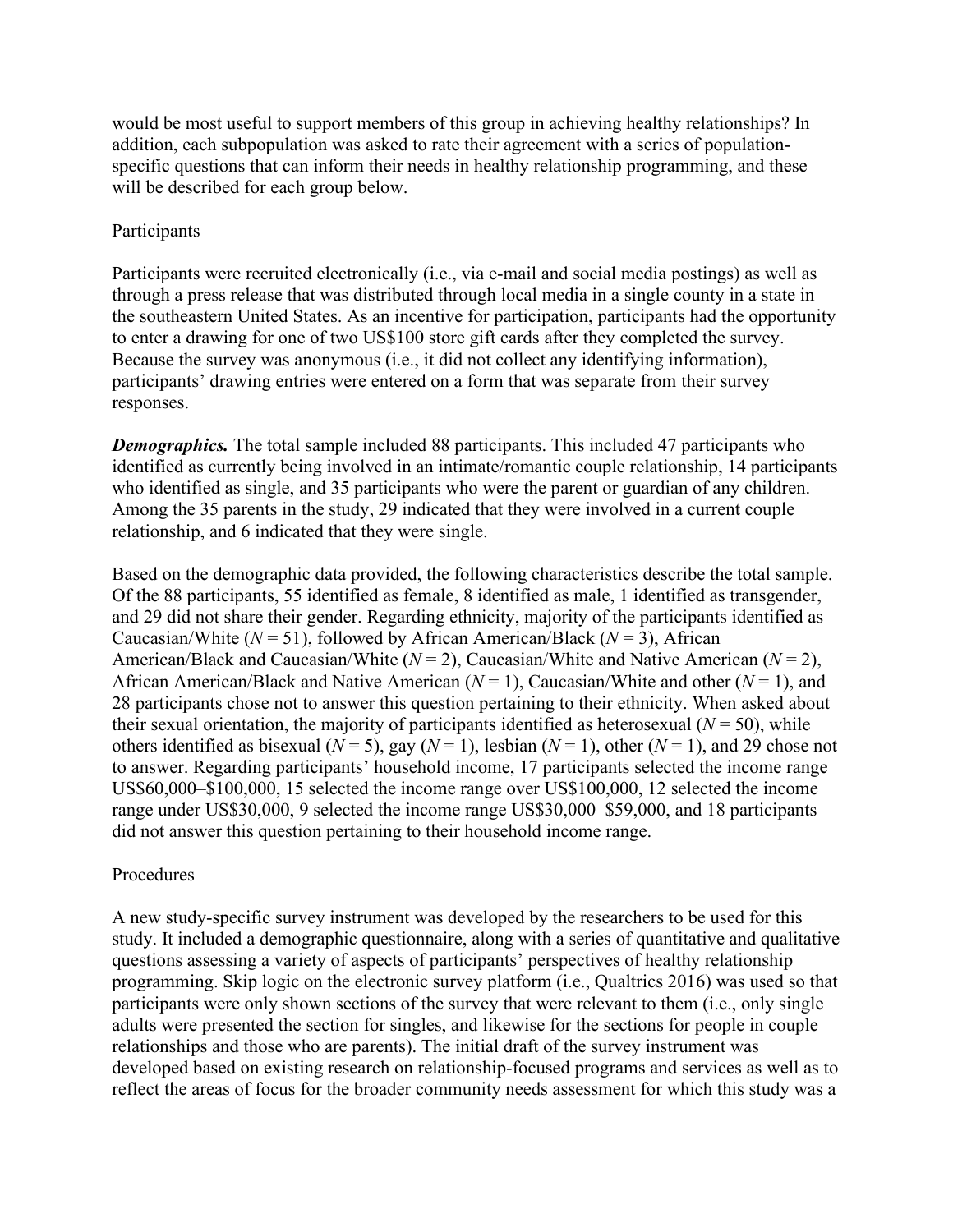component. To assess the face validity of the survey, the draft was reviewed by approximately 20 community leaders working in a variety of organizations that serve individuals and families in the target community, such as family-focused nonprofits, social service agencies, and counseling agencies. These community leaders were members of the advisory group for the communitybased initiative to promote healthy relationships that conducted this study. Additional revisions were made to the survey questions based on input from this group of community leaders before the survey was finalized.

Approval to collect data was obtained by the host university's institutional review board (IRB). Once IRB approval was complete, recruitment for the study took place. The survey took approximately 15–20 min to complete and was administered electronically via Qualtrics, which is a secure, online electronic survey program. Prior to starting the survey, participants were asked to read the study's informed consent document. The informed consent portion informed participants that their participation was voluntary and that they may skip any questions they did not wish to answer for any reason, and they were welcome to leave the study at any time. If participants completed the survey, as mentioned above, they were offered the option to enter an anonymous drawing for a chance to win one of two gift cards. To analyze the data, descriptive statistics were used for the quantitative data, and basic content analysis procedures were used to analyze the qualitative data. The content analysis procedures involved two coders and achieved interrater reliability of at least 80% for each of the question responses that were coded in order to identify the major themes and categories that emerged from the qualitative data.

## **Results**

Perceptions of Healthy Relationship Programming Among Adults in Couple Relationships

*Barriers to achieving healthy relationships.* Among the participants who identified that they were in a current intimate/romantic couple relationship  $(N = 47)$ , when asked what barriers or challenges prevent people from achieving healthy relationships, 45 of the participants responded via the quantitative question. The biggest barrier participants identified to seeking services was "they don't have time to participate in counseling, educational programs, or other services"  $(N =$ 18), followed by the barriers, "they are embarrassed to admit that they are having problems" ( $N =$ 8), "they are afraid to admit that they need help"  $(N = 7)$ , "they do not think that their relationship partners and/or family members would also be willing to seek help" ( $N = 6$ ), "they don't think they can afford services"  $(N = 4)$ , and two stated "other."

When asked to identify barriers to achieving healthy relationships via qualitative questions, 46 of the partnered participants provided responses. The major themes that emerged through the content analysis regarding the barriers to achieving healthy relationships were as follows (a) financial issues and economic challenges, (b) lack of healthy relationship education and positive role models, (c) lack of resources and/or lack of access to resources, (d) communication issues, (e) lack of time, and (f) stress.

Regarding financial issues and economic challenges, one participant stated, "economic challenges are one aspect that prevent people from having healthy relationships," while another stated, "low paying jobs. Many people have to work two jobs to make ends meet…With people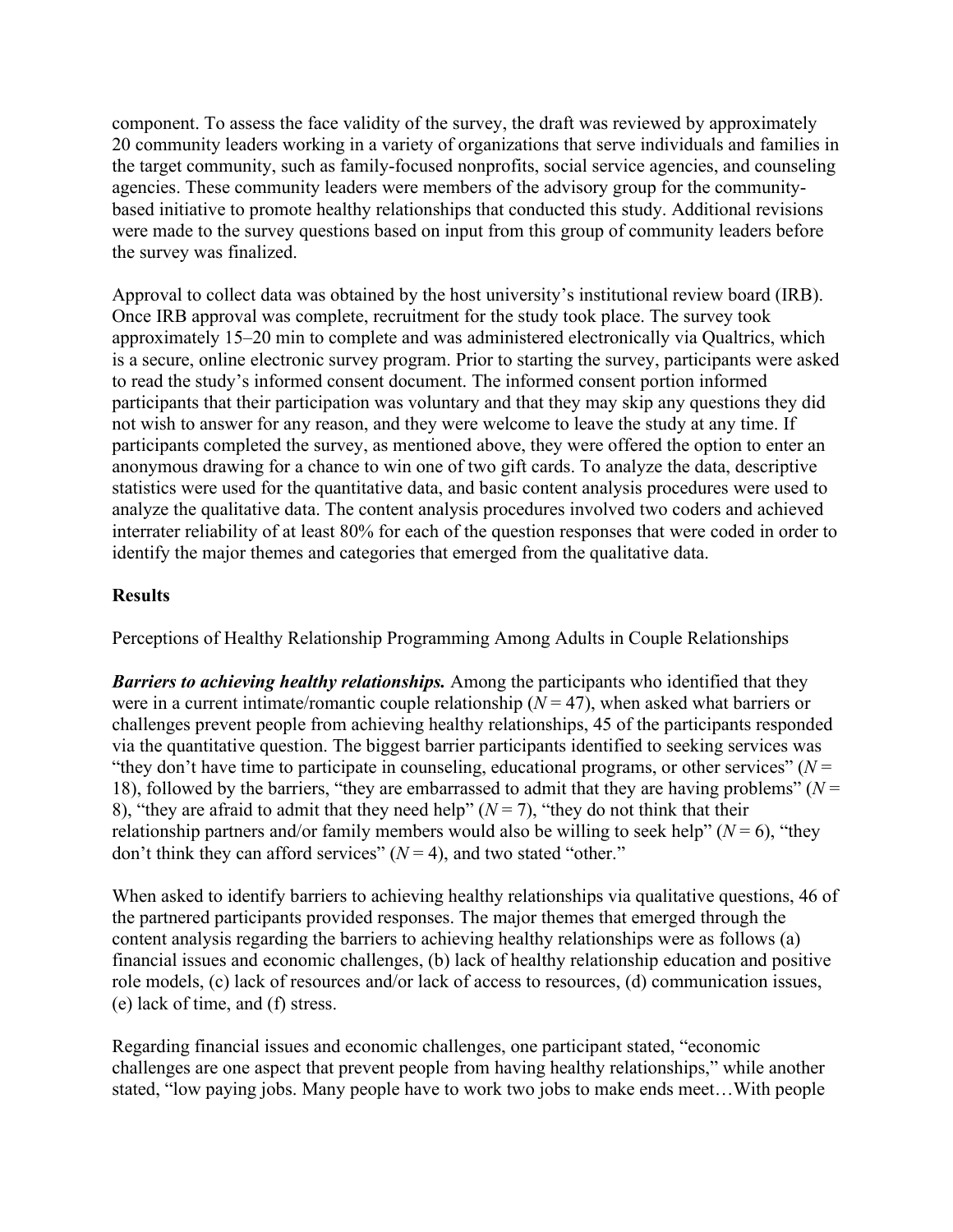having to work more, their relationships/home life will most likely suffer. If families are struggling to put food on the table/to eat, this is going to affect everything." Similar to other participants' responses, another stated, "cost of living and shifting demographics of what it means to be middle class. I live in a two-income household making over US\$80,000 a year, and we struggle to make ends meet with childcare, house bills, health care, and cost of living…All of this leads to issues in happiness and finding peace within the family." In addition to these barriers, participants identified other barriers such as lack of relationships education and modeling.

Regarding responses related to *lack of healthy relationship education and positive role models*, many participants identified this as an issue. For instance, one participant stated, "Poor education from childhood about how relationships should be. Bad role models in the home." Another stated, "being in communities or families that do not value positive family relations," which further supported the notion that lack of models impact relationships. Similar to lack of education and positive role models, lack of resources and/or lack of access to resources appeared to be another large barrier for couples. One participant stated, "Not enough resources for schoolaged children/teens who are at risk or are demonstrating signs of problems such as isolation, depression, etc." while another stated, "There are a lot of resources already, but many are not affordable."

In addition, participants identified barriers related to communication issues, with one participant stating, "a lack of communication and honesty," while another who also identified communication as barrier added time as an additional barrier by stating, "one of the biggest barriers against healthy relationships can simply be a lack of time. If someone spends too much time working or involved in any activity that is not quality time communicating with loved ones, that person will find it very difficult to maintain healthy relationships." Furthermore, participants who identified *stress* as a barrier appeared to identify barriers that also related to other identified categories by starting things such as "stress financial, emotional, mental health–related work" and "the role of stress in blocking communication or fostering misinterpretation of actions."

*Decisional factors that influence choices about whether and which services to seek if they were facing a relationship problem.* When participants were asked to identify decisional factors related to seeking services, 43 responded to the quantitative question, indicating the top decisional factor as "whether you knew anyone else who used that resource" (*N* = 12), followed by "how serious you viewed your problems to be"  $(N = 9)$ ; "the cost"  $(N = 8)$ ; "the time commitment required" ( $N = 6$ ); "the credibility of the professionals involved" ( $N = 5$ ); "how close the resource is to your home, work, and/or child's school"  $(N = 2)$ ; and one participant selected "other."

## *Preferences for timing, delivery format, and financial costs for healthy relationship*

*programming.* When participants were asked to select all options that apply regarding, how much time would you be willing to commit, the option with the highest frequency was "a series of weekly meetings, lasting 1–2 hr each," followed by the options "up to 1 hr; up to 2 hr; a series of weekly meetings, lasting 1–2 hr each; and a series of monthly meetings, lasting 1–2 hr each" and then "up to 2 hr; a series of weekly meetings, lasting 1–2 hr each; and a series of monthly meetings, lasting 1–2 hr each."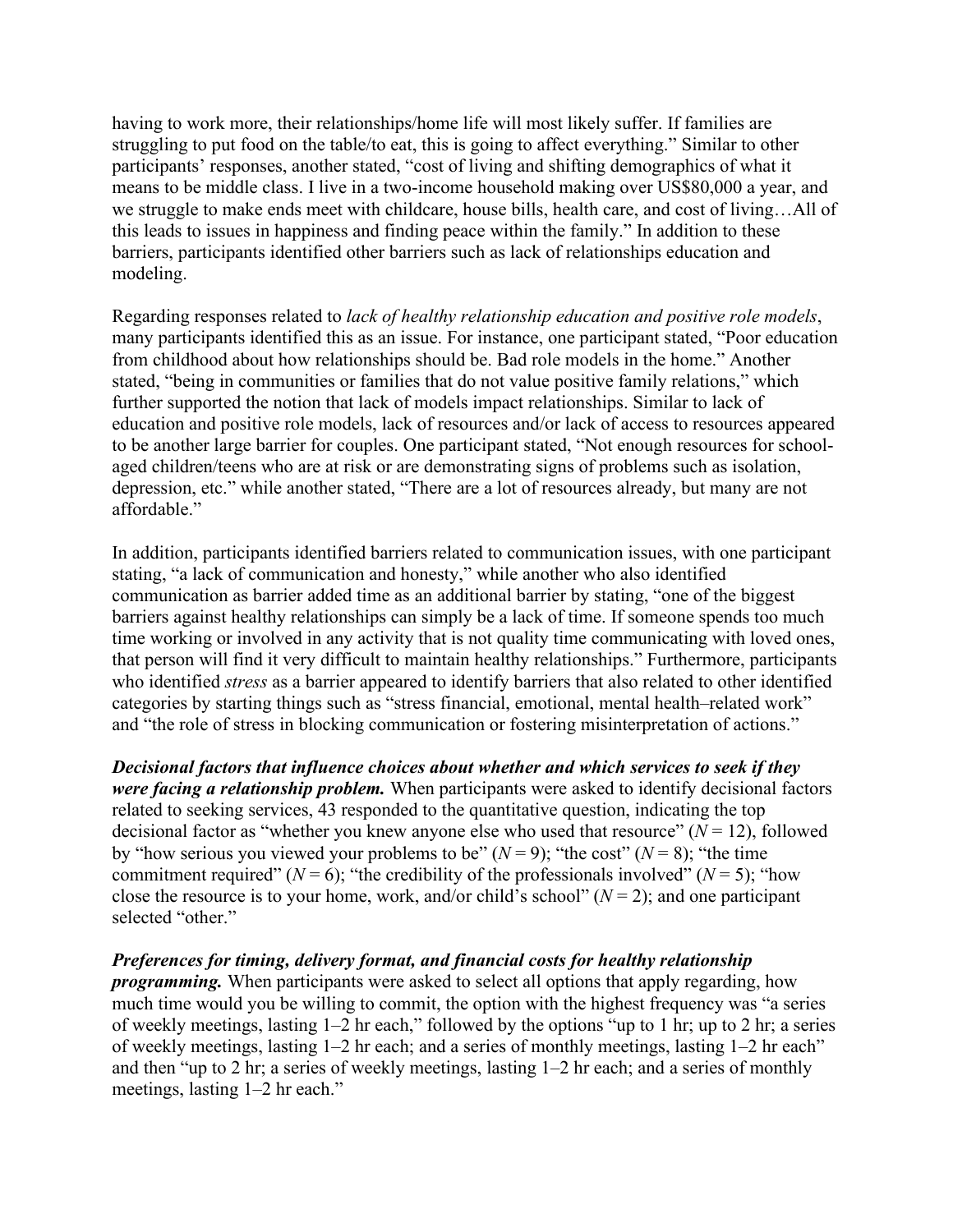Regarding preferred delivery format, participants were asked to select from the following options: online, face-to-face, and either online or face-to-face. Face-to-face was the preferred format ( $N = 24$ ), followed by either online or face-to-face ( $N = 18$ ) and online ( $N = 5$ ). When asked about the maximum amount of money participants would spend toward fostering healthy relationships, 25 of the 47 participants in coupled relationships, who responded, indicated that "the amount I would spend would depend on the features of the program," while six indicated US\$21–\$40, four indicated US\$80–\$100, four more indicated that they would only attend of the programming was free, three marked US\$41–\$60, three others put US\$1–\$20, one indicated US\$21–\$40, and finally, one indicated the price of the program would not be a concern.

## *Perceptions of most useful skills and information to address in healthy relationship*

*programming.* Participants who identified as being in a couple relationship were asked: What skills or information do you think could help you and your partner strengthen your relationship currently? The major themes that emerged through the content analysis regarding the skills or information needed were as follows: (a) communication skills workshops, (b) programing with information pertaining to executive functioning skills (e.g., budgeting, time management, planning for the future), (c) couples counseling, (d) individual counseling, and (e) family counseling/parenting skills workshops.

Regarding the top theme that emerged, *communication skill workshops*, participants stated responses such as "I think there can never be enough education on healthy communication and ways to effectively listen and respond to your partner," "learning to communicate without fear" and "fighting fairly…nonviolent communication skills." Other responses, related to other themes that emerged such as executive functioning were "time management," "budgeting," and "planning," and responses related toward various forms of counseling were "we are trying to get in to see this couple's counselor," "parenting classes," and "resources for step families."

Perceptions of Healthy Relationship Programming Among Single Adults

*Barriers to achieving healthy relationships.* Among the 14 participants indicating they were single, 13 responded and a variety of combinations were indicated as barriers to achieving healthy relationships, with all options being selected at least once. However, the response options with the highest frequencies were "they don't know where to turn for help," "they don't think they can afford services," "they are afraid to admit that they need help," and "they are embarrassed to admit that they are having problems."

*Decisional factors that influence choices about whether and which services to seek if they were facing a relationship problem.* Regarding decisional factors single adults consider most important, "whether you knew anyone else who used that resource" was identified as the most frequent response with six participants selecting that option. The other options single adults indicated as decisional factors that influence whether and which services they seek were as follows: how serious you viewed your problems to be  $(N = 3)$ , the time commitment required  $(N=3)$ , and the credibility of the professionals involved  $(N=1)$ .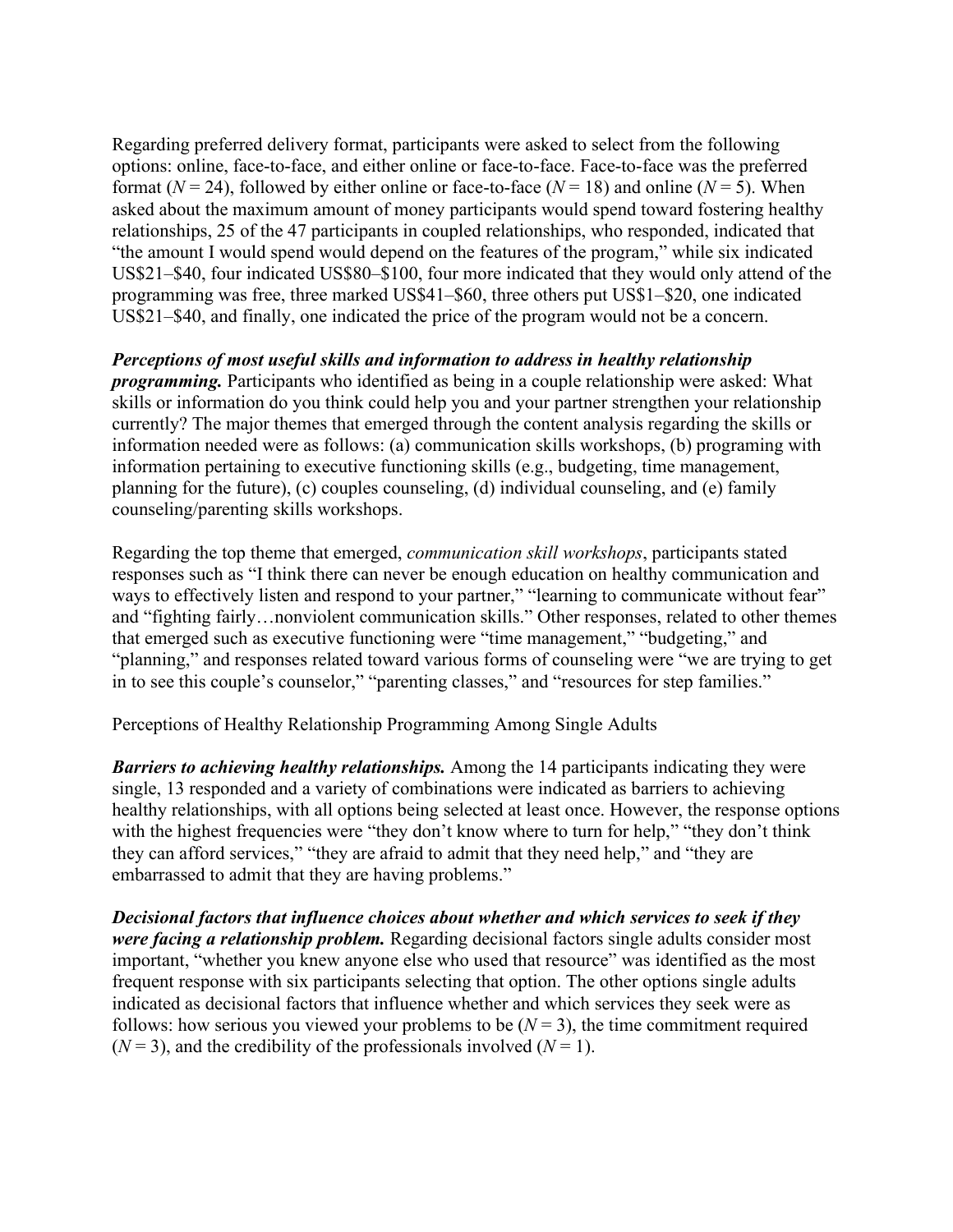*Preferences for timing, delivery format, and financial costs for healthy relationship programming.* When single adults were asked how much time would you be willing to commit, a variety of combinations were selected by the 13 participants who answered. Although all options were selected, the selections with the highest frequency were "a series of monthly meetings, lasting 1–2 hr each" and "up to 2 hr" and a series of monthly meetings, lasting 1–2 hr each." Although the times varied for single adults, a majority of them indicated that they preferred the face-to-face setting  $(N = 9)$ , with the remainder of participants indicating that they prefer either online or face-to-face  $(N = 5)$ . Regarding cost, the majority of single adults indicated that "the amount I would spend would depend on the features of the program"  $(N = 7)$ . Other single adults selected various monetary options which included: US\$60–\$80 ( $N = 2$ ), US\$1–\$20 ( $N = 2$ ), US\$41–\$60 ( $N = 1$ ), and US\$21–\$40 ( $N = 1$ ).

# *Perceptions of most useful skills and information to address in healthy relationship*

*programming.* Participants who identified as single were asked: Currently, as a single person, what skills or information do you think would be most helpful to you and any types of relationships in which you are involved (including friendships, family relationships, workplace relationships, etc.)? The two major themes that emerged from the data through the content analysis were a need for (a) friendship and relationship advice (e.g., tips for dating online and face-to-face, learning ways to foster friendships, and how to sustain relationships) and (b) personal counseling and wellness-oriented workshops (e.g., ways to improve self-esteem, communication skills). Related to the themes that emerged for single adults, one participant stated the need for "groups or information that make 'being single' at an age where many adults are getting married and with a partner seem less out of the norm," while another participant indicated the need for "…interest groups and groups of young adult singles postgraduation of college." Thus, the responses of the single adults suggested that more information about communication skills and workshops that foster relationships are needed at this time.

Perceptions of Healthy Relationship Programming Among Parents

*Barriers to achieving healthy relationships.* Among the 35 participants indicating they were a parent or caregivers, in addition to all options being selected, a variety of combinations of the barriers were identified by participants. The response options with the highest frequencies were "they don't know where to turn for help," "they don't think they can afford services," "they are afraid to admit that they need help," "they are embarrassed to admit that they are having problems," "they do not think that their relationship partners and/or family members would also be willing to seek help," and "they don't have time to participate in counseling, educational programs, or other services."

*Decisional factors that influence choices about whether and which services to seek if they were facing a relationship problem.* Of the 35 participants that indicated they were a parent or guardian, 31 participants responded to this question. The response with the highest frequency was "whether you knew anyone else who used that resource"  $(N = 10)$ , followed by "how serious" you viewed your problems to"  $(N = 7)$ ; "the credibility of the professionals involved"  $(N = 5)$ ; "the time commitment required"  $(N = 4)$ ; "the cost"  $(N = 3)$ ; "how close the resource is to your home, work, and/or child's school"  $(N = 1)$ ; and one indicated "other."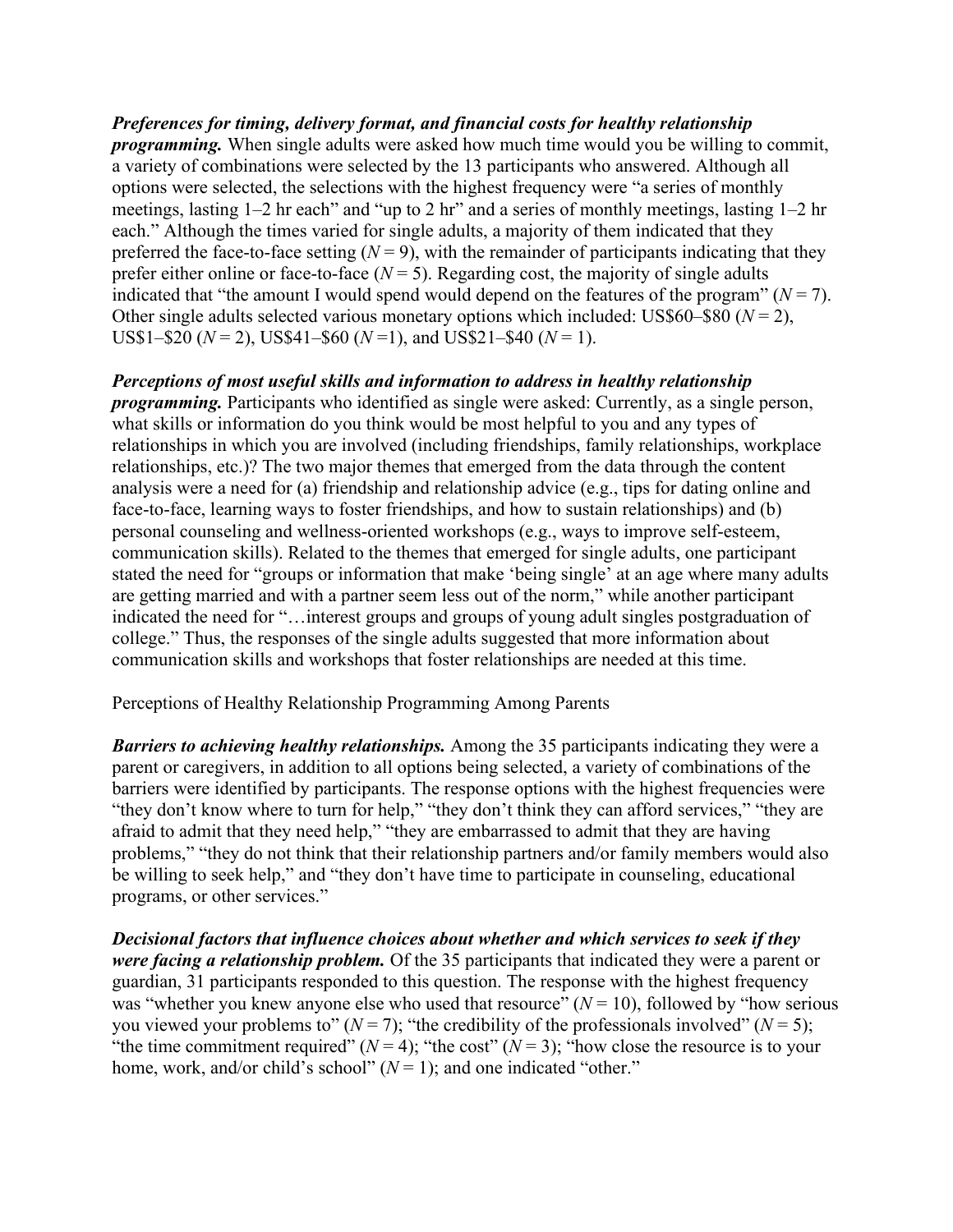*Preferences for timing, delivery format, and financial costs for healthy relationship programming.* Regarding preferences for timing, all options were selected. The combinations of time preferences with the highest frequencies were "a series of weekly meetings, lasting 1–2 hr each" followed by "up to 2 hr and a series of monthly meetings, lasting 1–2 hr each" and "up to 2 hr, a series of weekly meetings, lasting 1–2 hr each; and a series of monthly meetings, lasting 1–2 hr each." When it came to parents' and caregivers' preference of delivery format, 17 indicated either online or face-to-face, 16 preferred face-to-face, and 2 preferred the online-only option.

When asked to indicate financial costs they would be willing to pay for healthy relationship programming, majority of parents and caregivers indicated that "the amount I would spend would depend on the features of the program"  $(N = 20)$ . The remainder of parents and guardians selected: US\$1–\$20 (*N* = 3), US\$21–\$40 (*N* = 3), US\$41–\$60 (*N* = 3), US\$80–\$100 (*N* = 2), "I would only attend a program if it was free"  $(N = 2)$ , and "the price of a program would not be a concern to me"  $(N=1)$ .

#### *Perceptions of most useful skills and information to address in healthy relationship*

*programming.* Participants who identified as being parents or caregivers were asked: Considering your current role as a parent/guardian, what skills or information would be most useful to support you in being the kind of parent you would like to be? The themes in the major needs identified by parents and caregivers were as follows: (a) a need for parenting resources and tips (e.g., discipline, budgeting, time management) that address issues related to raising children at all ages, (b) programming that teaches communication skills, (c) information on how to access available information and resources, and (d) programming and resources geared towards navigating blended/step families.

When looking at the theme, "a need for parenting resources and tips (e.g., discipline, budgeting, time management) that address issues related to raising children at all ages," one participant specified wanting, "information and education for maintaining a positive relationship throughout different life stages," while another indicated needing "strategies for addressing behavior issues that do not involve spanking or time outs." Programming that teaches communication was another theme that emerged based on numerous participant responses. One participant stated needing tips pertaining to "how to talk to your child without being judgmental," and another participant had a similar response, "how to talk to your adult children." Again, the responses from the parents in this study indicated a need for communication workshops and skills.

#### **Discussion**

Although many factors impact community well-being and healthy relationships, one important factor is the availability of resources, information, and services to help community members build knowledge and skills that foster healthy relationships. The results of this study highlight a need for counseling and educational programming that reflects the unique needs of specific community subpopulations based on their unique relational contexts. One key finding of this study was that, regardless of relationship and family status, community members often face barriers to accessing relationship programs and services in the community. Across all three subpopulations in this study (i.e., adults in couple relationships, single adults, and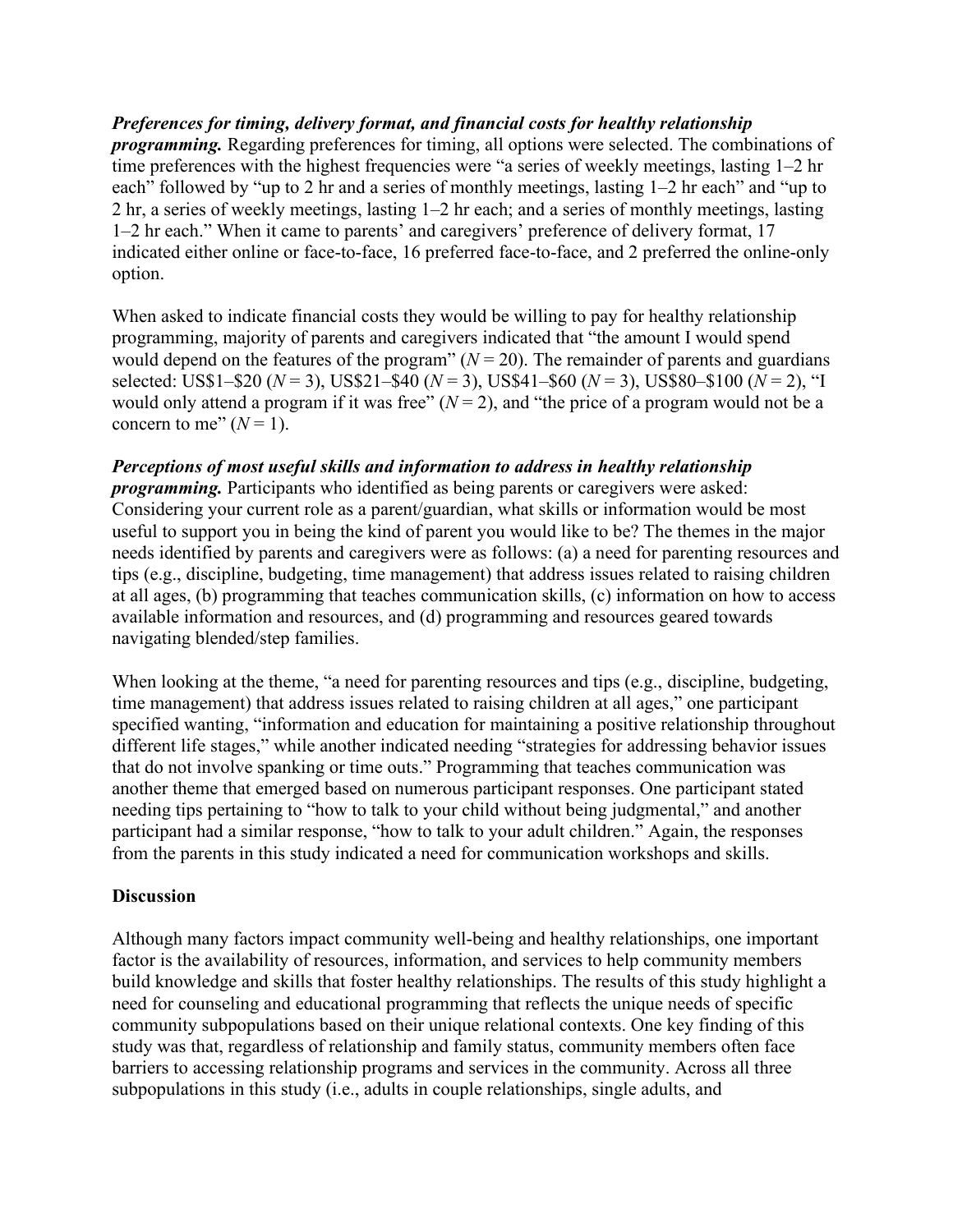parents/caregivers), a variety of barriers to accessing services were noted, including that people may not know where to turn for help or be afraid to admit a need for help, a lack of time or financial resources, feelings of shame or embarrassment for needing help, and concerns that family members and/or partners would not be willing to seek help. For professionals planning community-based programs and services for relationship and family concerns, it is important to understand how to develop resources that are accessible and responsive to these potential barriers.

One way to foster greater accessibility of services and programs is to understand how prospective clients and participants make decisions about help seeking and the features they would look for in potential resources they may seek. Across all three subpopulations within this study's sample, participants indicated that they were more likely to seek a service if they knew someone else who had done so, followed by how serious they viewed their problems to be. Although this study's sample was small, this finding suggests that community members may be most likely to seek help if they know someone else who sought similar types of support and if they believe their problems are very serious.

Other practical matters, such as the time commitment, geographic proximity, and financial cost, also impact people's decisions about which services to seek. In the current sample, the participants who were in couple relationships and those who were parents/guardians indicated a greater willingness to commit to weekly meetings of up to 1–2 hr each for a relationship program or counseling, whereas single adult participants were more likely to indicate a preference for monthly meetings of that same time frame. Across all three subpopulations, participants were most likely to indicate that the maximum amount of money they would spend on a program or service would depend on the features of the program, but it is important to note that participants varied widely in the amount they were willing to spend. Although cost is not a factor for some people, many people likely are limited in how much they can afford to spend for these sorts of programs and services, which is consistent with the points above about costs being a potential barrier to seeking help.

One possible strategy for increasing access to relationship resources and services is to deliver them online, such as through online relationship, education programs, and webinars or through Internet-based counseling. The results of this study show a growing acceptance for online delivery of these services and programs, although some participants still prefer a face-to-face interaction for the delivery of healthy relationship-promoting programming and services.

Perhaps the greatest variability in participants' responses based on their subpopulation groups was found in their input regarding the most useful skills and information they would like to see address in healthy relationship programming. For adults in couple relationships, the major themes in the responses to this question were as follows: (a) communication skills workshops, (b) programing with information pertaining to executive functioning skills (e.g., budgeting, time management, planning for the future), (c) couples counseling, (d) individual counseling, and (e) family counseling/parenting skills workshops. The two major themes that emerged for single adults included (a) friendship and relationship advice, including dating guidance, and (b) personal counseling and wellness-oriented workshops. The themes in the major needs identified by parents and caregivers were as follows: (a) parenting resources and that address raising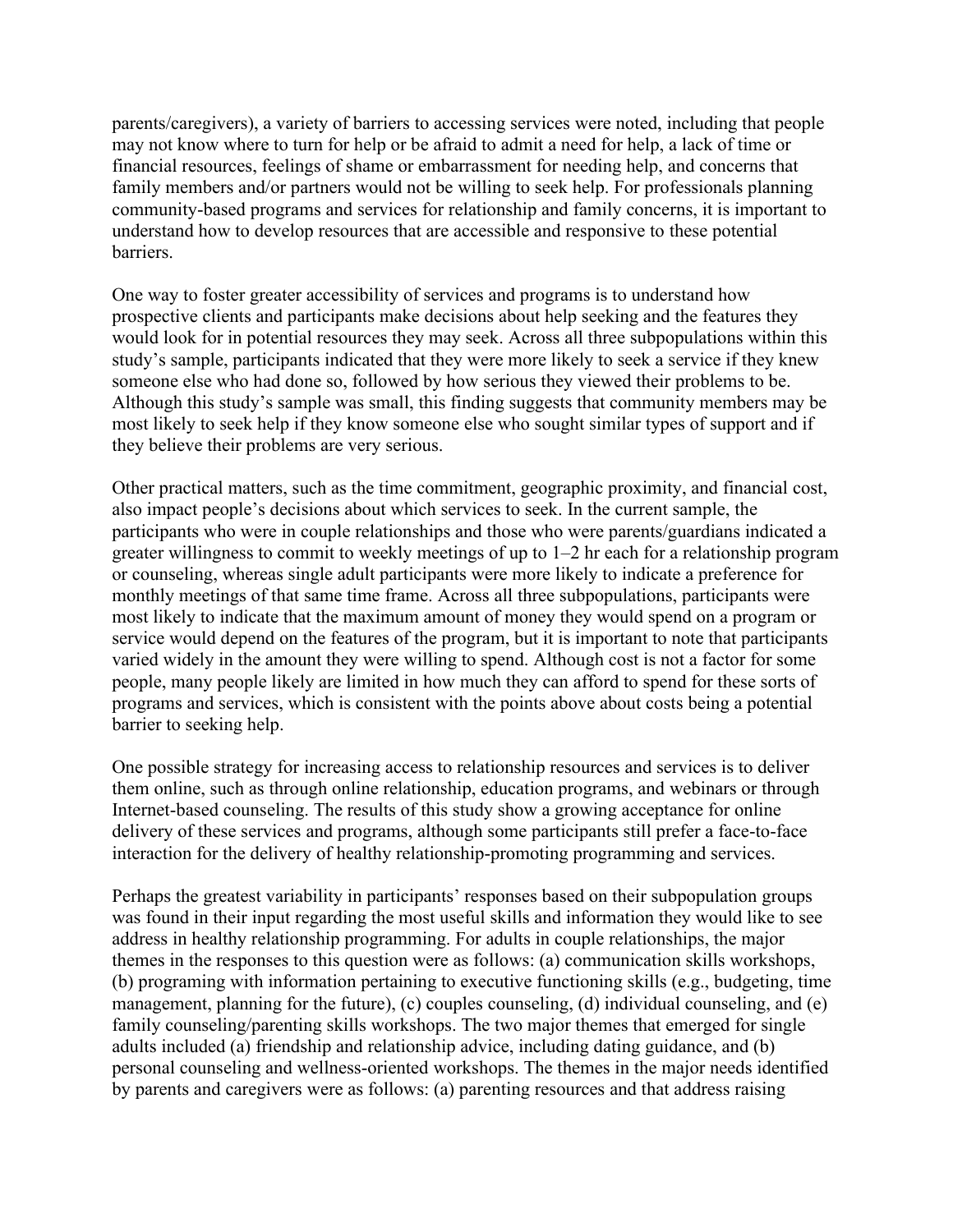children at all ages, (b) communication skills, (c) information on how to access available information and resources, and (d) programming and resources geared toward navigating blended/step families. Thus, although it appears that basic relationships skills, such as effective communication, appear to be relevant across all groups, the relationship and family concerns among community members are likely to vary based on relationship and family status.

### **Limitations**

As with any study, this study is not without limitations. The most significant limitations relate to the small, relatively homogeneous sample size that was drawn from one community. As such, the findings of this study should be considered exploratory, and future research is needed to further explore the extent to which the findings of this study are consistent with larger, more demographically and geographically diverse samples. Given that the study was conducted using survey data, there also are limitations regarding the results based on those who had access to the survey and those who completed the survey (i.e., responders vs. nonresponders) as well as selfreport bias of the participants. Although a mixed-methods approach was used, it is also important to note that biases associated with self-report surveys is also a limitation of this study, and although qualitative methods can help to minimize self-report biases, it should be noted that subjectivity cannot be fully removed when deciding on a coding system to use when utilizing content analysis. Despite the limitations of this study, the findings offer preliminary evidence for the need for continuing to develop a greater knowledge base to support future research and program development of different types of healthy relationship promotion programming.

### **Implications for Practice and Future Research**

Although there are limitations associated with this study, there are also many potential benefits and implications for counselors, community program coordinators, and community members, among others. Recognizing that all three subpopulations (i.e., single adults, couples, and parents) indicated a preference for face-to-face and/or either face-to-face or online, counselors, community program coordinators, and community members may want to consider implementing additional face-to-face programming options. However, online programming offers potential ways to reduce accessibility barriers, such as by removing transportation barriers and allowing participants to engage in programs and services at times that are convenient to them. Therefore, this form of service and program delivery warrants further consideration, especially as access and comfort with technology continues to grow in the general population.

Workshops and programming that targets healthy communication skills (across all three groups) also should be considered as a high priority, although it is important for counselors and community program coordinators to consider the unique needs among different subpopulations based on relationship and family status. Although single adults were the smallest subsample within this study, it appears that their needs for relationship programming may be the most unique, and therefore, their needs for guidance regarding friendships and online dating may currently be unmet by existing programs.

As counselors and other community-based professionals develop programming and services to foster healthy relationships among the populations they serve, it is important to consider the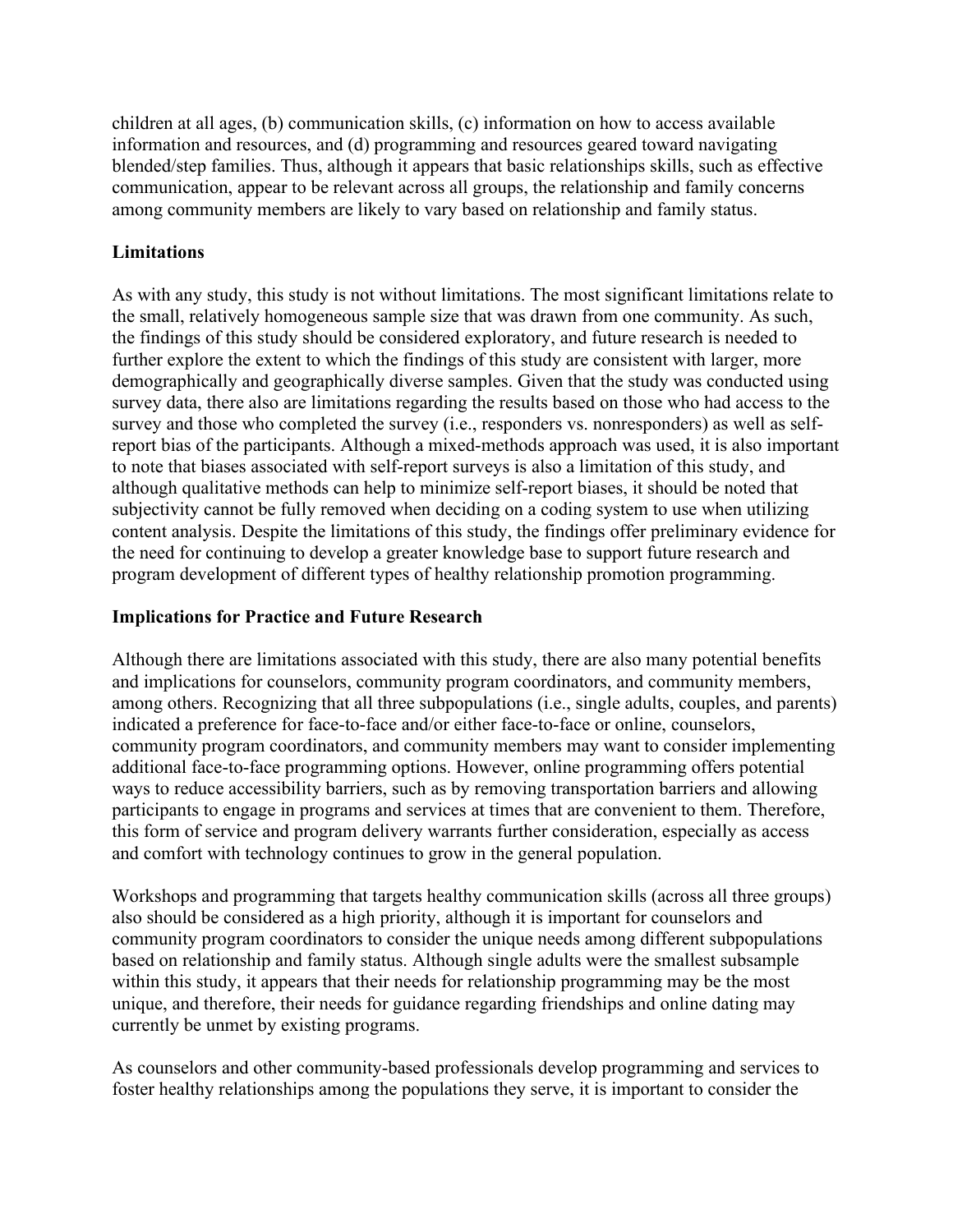program design factors that may impact whether people will seek those services. One important preliminary finding of this study was that people were most likely to seek services when they knew someone else who had used that service and when they viewed their problems to be more serious. Many counselors and program developers likely underestimate the significance of wordof-mouth promotion of their services. However, it is important to keep in mind that this can be both positive, when others they know had positive experiences, but also negative, when they hear negative feedback about programs and services. As such, counselors and program developers should pay close attention to the reputation that their services and/or programs gain, as well as be responsive to feedback and input provided by former clients and program participants.

The finding that participants' willingness to seek services is also impacted by their views of the severity of their problems is also consistent with previous research showing that people are often hesitant to seek help for mental health (NIMH, 2016) and relational (Gaspard, 2015) concerns. It is likely that many people are not willing to seek help for problems until after they have been experiencing them for a very long time, and this may also relate to the stigma or embarrassment that people may feel when they need help that was noted by participants in this study. Again, although the findings of this study should be interpreted with caution due to the small sample size, these points further affirm the need for additional research to further understand how community members make decisions about the services they seek to foster healthy relationships as well how to make those services most accessible to the people who need them.

To further expand on this study, future researchers may benefit from using additional data collection methods that are not exclusively Internet-based sources (e.g., Qualtrics surveys), especially to be more inclusive of people with limited Internet access. This may include focus groups and structured interviews with current and former counseling clients and relationship education program participants as well as with individuals who have no previous experience using these resources. Of particular interest for future research is a focus on determining effective strategies for supporting people in reaching out for help earlier in the development of their relationship problems. Relatedly, it will be important to continue to use research to further understand the stigma that people face with respect to different relationship concerns and how this stigma may make it difficult for them to reach out for help.

Overall, the findings of this exploratory study highlight the unique needs that people may bring to healthy relationship programming, including counseling and relationship education programs. The findings also illustrate the factors that community members may consider when deciding whether, when, and how to seek healthy relationship programming as well as how a variety of potential barriers can limit people's access to potentially beneficial services and resources. Thus, although the overall value of healthy relationships for healthy lives and healthy communities is well-documented in the research literature, there is an ongoing need for continuing research and practice developments that will help people have the best chance of achieving those healthy relationships throughout their lives.

#### **Declaration of Conflicting Interests**

The author(s) declared no potential conflicts of interest with respect to the research, authorship, and/or publication of this article.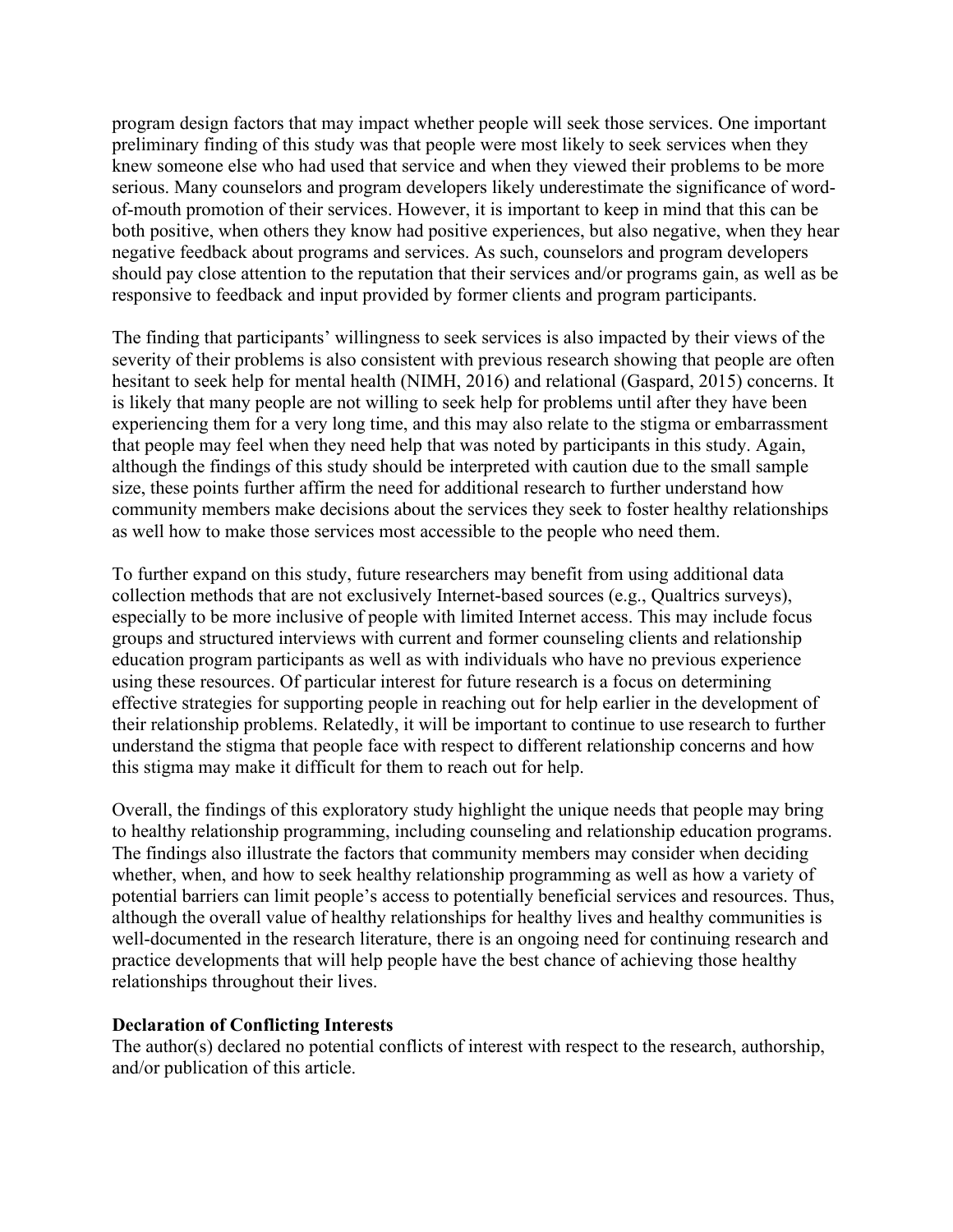#### **Funding**

The author(s) disclosed receipt of the following financial support for the research, authorship, and/or publication of this article: This study was supported by the Phillips Foundation in Greensboro, North Carolina.

### **References**

Ackard, D., Neumark-Sztainer, D., Story, M., Perry, C. (2006). Parent-child connectedness and behavioral and emotional health among adolescents. American Journal of Preventive Medicine, 30, 59–66.

Algoe, S. B., Gable, S. L., Maisel, N. C., (2010). It's the little things: Everyday gratitude as a booster shot for romantic relationships. Personal Relationships, 17, 217–233.

Caldwell, J. G., Shaver, P. R., (2013). Mediators of the link between adult attachment and mindfulness. Interpersona: An International Journal on Personal Relationships, 7, 299–310.

Davis, T. J., Morris, M., Drake, M. M. (2016). The moderation effect of mindfulness on the relationship between adult attachment and wellbeing. Personality and Individual Differences, 96, 115–121.

Demir, M. (2008). Sweetheart, you really make me happy: Romantic relationship quality and personality as predictors of happiness among emerging adults. Journal of Happiness Studies, 9, 257–277.

Driver, J. L., Gottman, J. M. (2004). Daily marital interactions and positive affect during marital conflict among newlywed couples. Family Process, 43, 301–314.

Falconier, M. K., Nussbeck, F., Bodenmann, G., Schneider, H., Bradbury, T. (2015). Stress from daily hassles in couples: Its effects on intradyadic stress, relationship satisfaction, and physical and psychological well-being. Journal of Marital and Family Therapy, 41, 221–235. doi:10.1111/jmft.12073

Fatima, M., Ajmal, M. A. (2012). Happy marriage: A qualitative study. Pakistan Journal of Social and Clinical Psychology, 9, 37–42.

Fincham, F. D., Beach, S. R. H. (2007). Forgiveness and marital quality: Precursor or consequence in well-established relationships? The Journal of Positive Psychology, 2, 260–268.

Fincham, F. D., Beach, S. R. H. (2010). Marriage in the new millennium: A decade in review. The Journal of Marriage and Family, 72, 630–649.

Fincham, F. D., Beach, S. R. H., Davila, J. (2004). Forgiveness and conflict resolution in marriage. Journal of Family Psychology, 18, 72–81.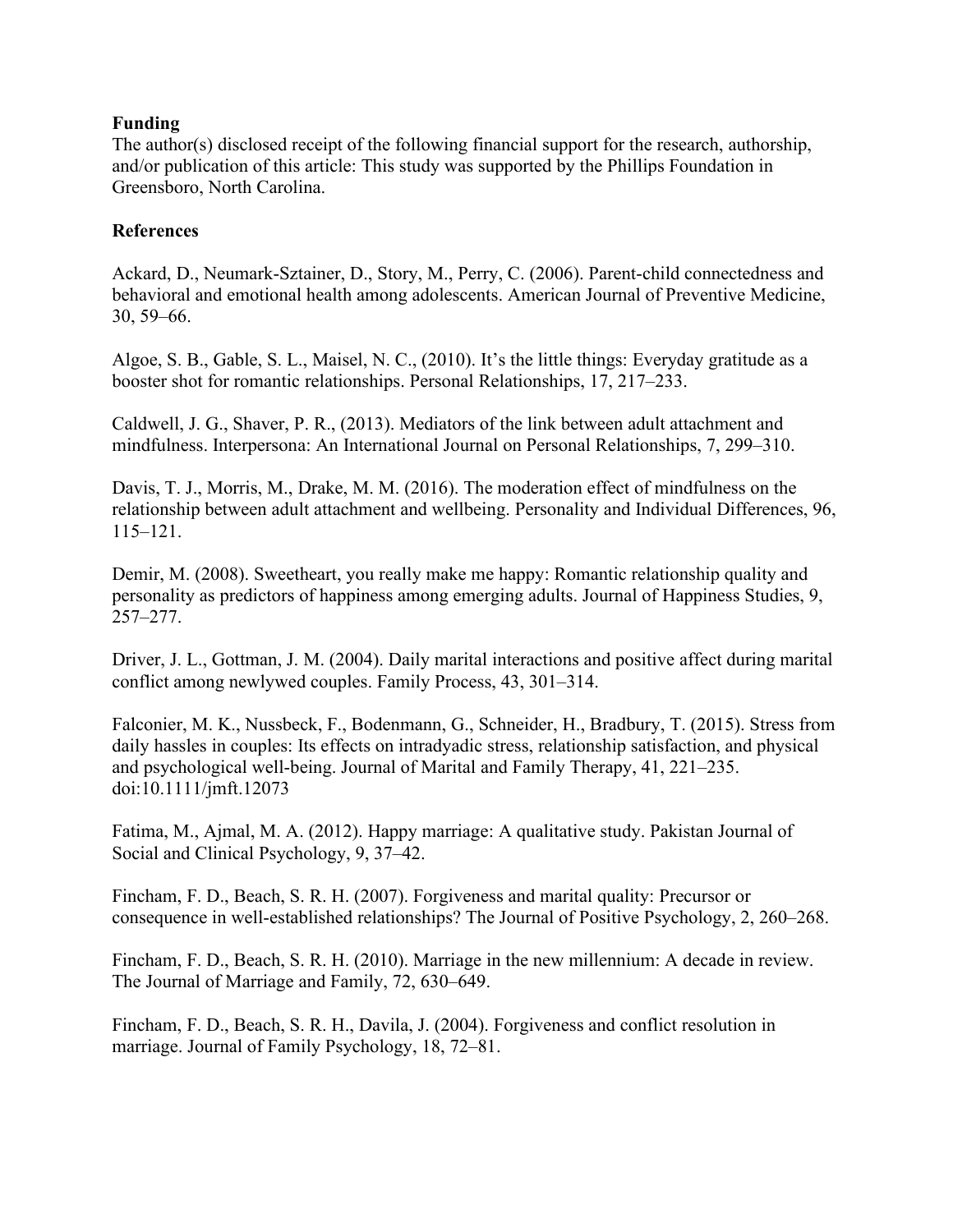Fredrickson, B. (2009). Positivity: Groundbreaking research reveals how to embrace the hidden strength of positive emotions, overcome negativity, and thrive. New York, NY: Crown.

Gable, S. L., Reis, H. T., Impett, E., Asher, E. R. (2004). What do you do when things go right? The intrapersonal and interpersonal benefits of sharing positive events. Journal of Personality and Social Psychology, 87, 228–245.

Gaspard, T. (2015). Timing is everything when it comes to marriage counseling. The Gottman Institute Blog. Retrieved January 25, 2019, from [https://www.gottman.com/blog/timing-is](https://www.gottman.com/blog/timing-is-everything-when-it-comes-to-marriage-counseling/)[everything-when-it-comes-to-marriage-counseling/](https://www.gottman.com/blog/timing-is-everything-when-it-comes-to-marriage-counseling/)

Gottman, J. M. (1995). Why marriages succeed or fail: And how you can make yours last. New York, NY: Simon & Schuster.

Gottman, J. M. (1999). The marriage clinic: A scientifically based marital therapy. New York, NY: W. W. Norton.

Gottman, J. M. (2007). Marital therapy: A research-based approach. Training manual for the level I professional workshop for clinicians. Seattle, WA: The Gottman Institute.

Gottman, J. M., Gottman, J. S., (2008). Gottman method couple therapy. In Gurmna, A. S. (Ed.), Clinical handbook of couple therapy (pp. 138–166; Chapter 5). New York, NY: Guilford Press.

Gottman, J. M., Silver, N. (2000). The seven principles for making marriage work: A practical guide from the country's foremost relationship expert. New York, NY: Three Rivers Press.

Grigg, F., Fletcher, G. J., Fitness, J. (1989). Spontaneous attributions in happy and unhappy dating relationships. Journal of Social and Personal Relationships, 6, 61–68.

Grossman, J. M., Sarwar, P. F., Richer, A. M., Erkut, S. (2017). 'We talked about sex.' 'No, we didn't': Exploring adolescent and parent agreement about sexuality communication. American Journal Of Sexuality Education, 12, 343–357. doi:10.1080/15546128.2017.1372829

Hanson, R., Mendius, R. (2009). The Buddha's brain: The practical neuroscience of happiness, love, and wisdom. Oakland, CA: New Harbinger.

Hattie, J. A., Myers, J. E., Sweeney, T. J. (2004). A factor structure of wellness: Theory, assessment, analysis, and practice. Journal of Counseling and Development, 82, 354–364.

Johnson, V. I. (2011). Adult children of divorce and relationship education: Implications for counselors and counselor educators. Family Journal: Counseling and Therapy for Couples and Families, 19, 22–29.

Kernis, M. H., Brown, A. C., Brody, G. H. (2000). Fragile self-esteem in children and its associations with perceived patterns of parent-child communication. Journal of Personality, 68, 225–252.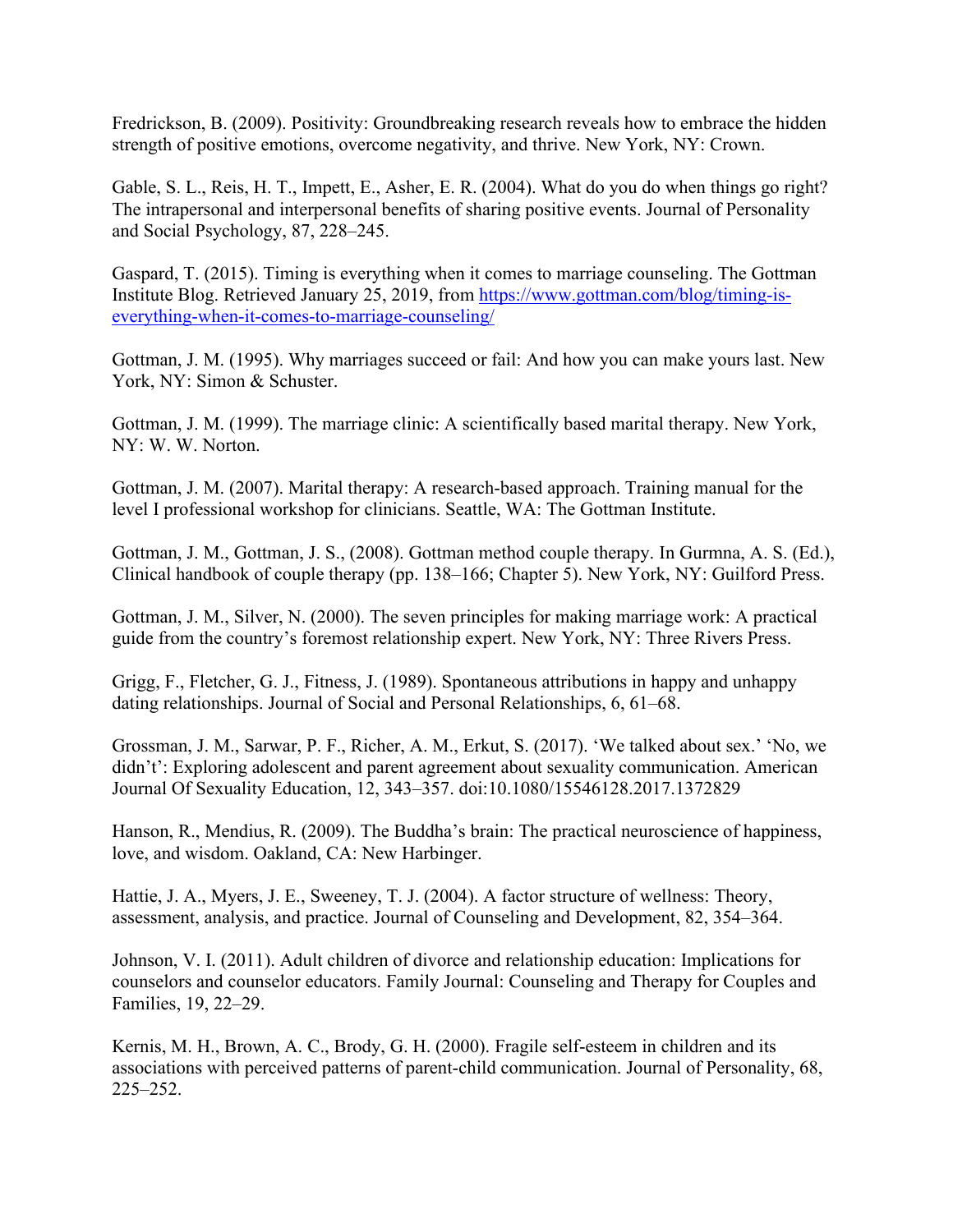Kornfield, J. (2008). The art of forgiveness, loving kindness, and peace. New York, NY: Bantam.

Kramer, K. M., Arbuthnot, J., Gordon, D. A., Rousis, N. J., Hoza, J. (1998). Effects of skillbased versus information-based divorce education programs on domestic violence and parental communication. Family and Conciliation Courts Review, 36, 9–31.

Levitt, H. M., Clark, M. H., Shulman, J., Begg, N. A., Butler, M., Gillies, J., Waits, M. (2006). How I ended up in a happy relationship: Women's process of successful partnering. Journal of Humanistic Psychology, 46, 449–473.

Luskin, F. (2003). Forgive for good. New York, NY: HarperOne.

Lyubomirsky, S. (2007). The how of happiness: The scientific approach to getting the life you want. New York, NY: The Penguin Press.

Lyubomirsky, S., King, L., Diener, E. (2005). The benefits of frequent positive affect: Does happiness lead to success? Psychological Bulletin, 131, 803–855.

Minor, A. J., Pimpleton, A., Stinchfield, T., Stevens, H., Othman, N. A. (2013). Peer support in negotiating multiple relationships within supervision among counselor education doctoral students. International Journal For The Advancement of Counselling, 35, 33–45. doi:10.1007/s10447-012-9161-9

Murray, C. E. (2017). Healthy relationships initiative. Retrieved from <http://www.guilfordhri.org/about-us/>

Myers, J. E., Sweeney, T. J. (2004). The indivisible self: An evidence-based model of wellness. Journal of Individual Psychology, 60, 234–245.

National Institute of Mental Health . (2016). Any mental illness (AMI) among adults. Retrieved November 10, 2018, from [http://www.nimh.nih.gov/health/statistics/prevalence/any-mental](http://www.nimh.nih.gov/health/statistics/prevalence/any-mental-illness-ami-among-adults.shtml)[illness-ami-among-adults.shtml](http://www.nimh.nih.gov/health/statistics/prevalence/any-mental-illness-ami-among-adults.shtml)

Rehman, U. S., Holtzworth-Munroe, A. (2007). A cross-cultural examination of the relation of marital communication behaviour to marital satisfaction. Journal of Family Psychology, 21, 759– 763.

Robinson, E. A., Price, M. G (1980). Pleasurable behavior in marital interaction: An observation study. Journal of Consulting and Clinical Psychology, 48, 117–118.

Rybak, C. (2013). Nurturing positive mental health: mindfulness for wellbeing in counseling. International Journal for the Advancement of Counselling, 35, 110–119.